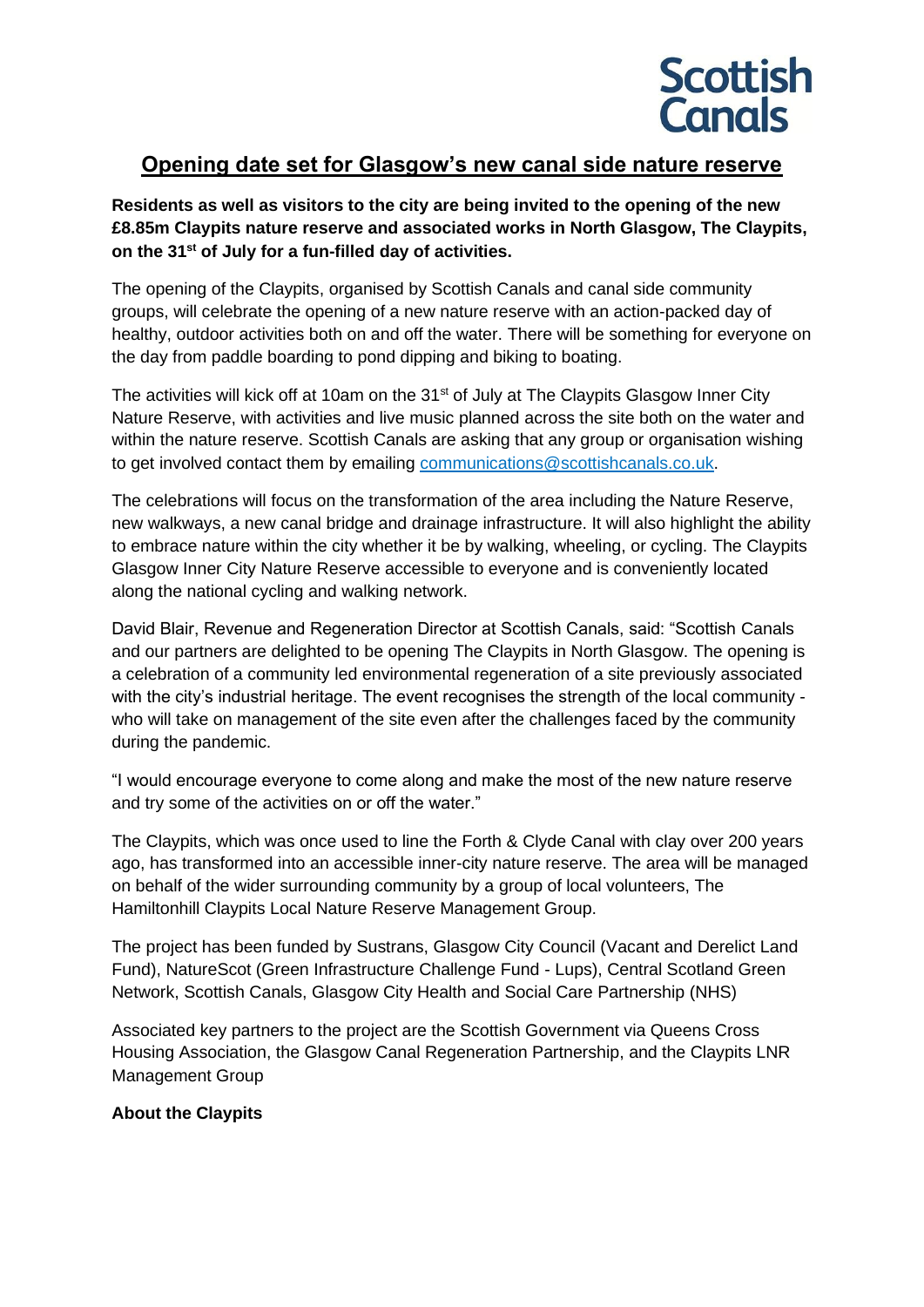

The purpose of the Claypits project is to provide greater public access to, and renewed community benefit from, a piece of green and blue space which has over years taken the place of that previous industry and which has become a place where nature could thrive.

In addition, the project has provided:

- Claypits is an Inner-City Nature Reserve: located on the site of historic removal of clay to build and line the canals.
- Connecting communities: The Claypits project will deliver a quality environment to 13,000 households within a 10-minute walking distance of the site.
- Health, leisure and learning opportunities: Claypits LNR lies within areas ranking from the top 5-15% on the Scottish Indices of Multiple Deprivation.
- Environmental stewardship: LNR designation May 2016, the intent is to retain and develop a diverse environment
- Remediation and services to derelict land in advance of development: services infrastructure for a proposed Scottish Canals owned development site.
- Living on Water and water-based uses: Creation of 14 moorings between Applecross and Firhill, with more planned.
- SUDs scheme facilitating QCHA to deliver 600 homes in the adjacent Hamiltonhill

## **About Glasgow Canal Regeneration Partnership**

The GCRP is a partnership between Glasgow City Council, Scottish Canals and its development partners, established *'To transform the canal corridor in to a vibrant local and city destination and reconnect and reinvigorate its neighbouring communities. To this end, the Partnership will engage in the promotion, facilitation and management of the sustainable social, economic and environmental regeneration of the canal corridor and its adjoining communities. In so doing, the Partnership aims to enhance the quality of life, health and well-being and employment opportunities for people in North Glasgow and decrease deprivation across the area'.*

## **About Scottish Canals**

The microsite <https://www.scottishcanals.co.uk/ycw2020/> was created by Scottish Canals in celebration of the Year of Coasts and Waters. The site contains information on how to enjoy each of Scotland's canals by boat, bike or boot.

For information on how to book a boating holiday on Scotland's canals, including details of hire boat operators, customers are advised to visit: <https://www.scottishcanals.co.uk/activities/boating/>

Scottish Canals is responsible to the Scottish Government for the management and development of the Union, Monkland, Forth & Clyde, Crinan and Caledonian Canals. As well as the waterways themselves, Scottish Canals care for 251 bridges, 212 buildings, 256 locks, The Falkirk Wheel, The Kelpies and 19 water supply reservoirs in locations across Scotland. The reservoirs cover an area equivalent to 7,494 football pitches and supply the canals with the 332 million litres of water which flow through them each day.